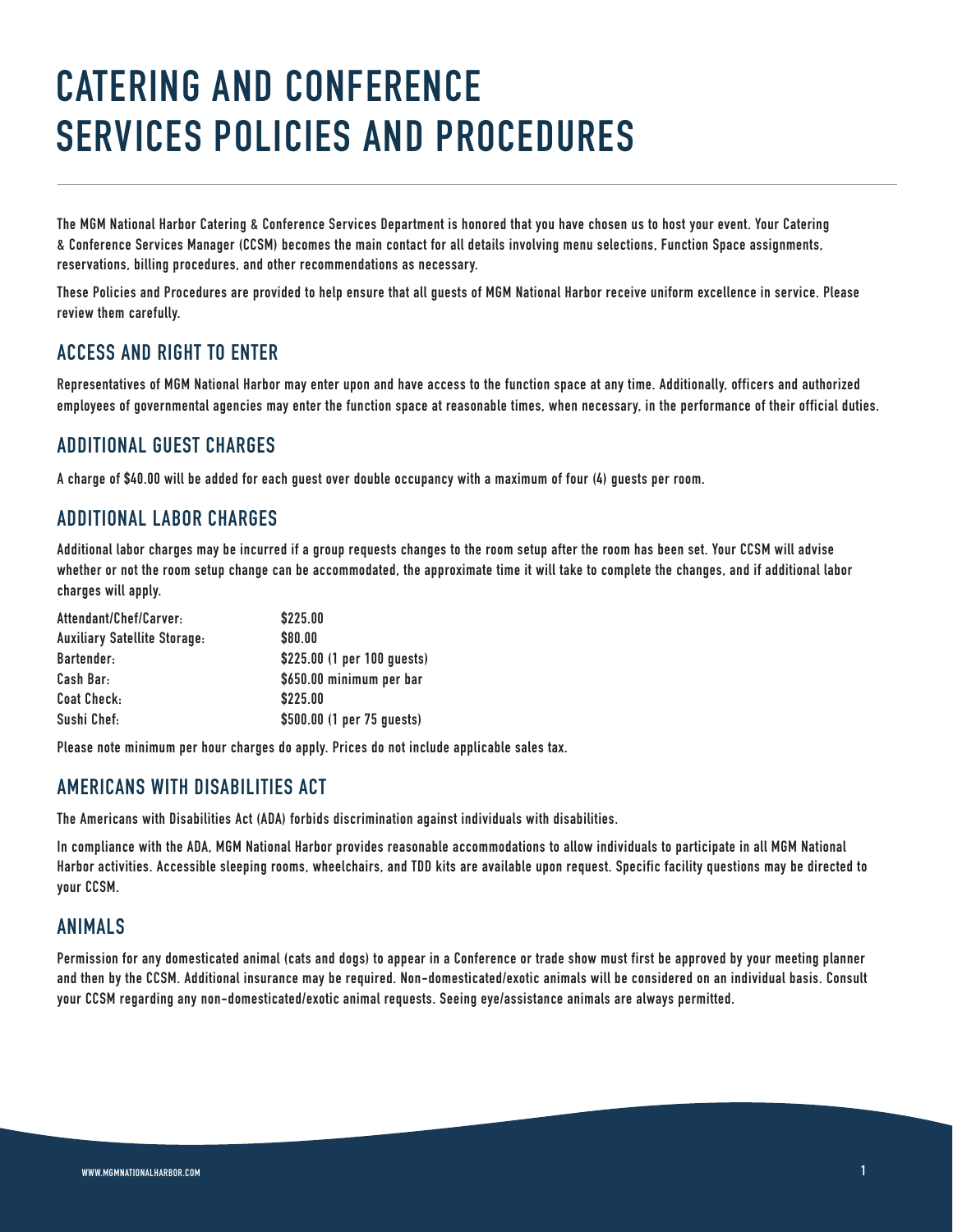# **AUDIO VISUAL**

**Encore Event Technologies (Encore) has the most experienced management and technical staff in Maryland and a comprehensive inventory of stateof-the-art equipment at very competitive prices. Technical staff is available 24 hours a day, seven days a week. Encore is the on-site preferred provider for all audio visual equipment associated with meetings, breakouts and exhibits and is the exclusive provider for the following services: truss & rigging, staging & lighting, electrical, telecommunications and internet connections (provided that attendees may use personal devices to connect to the Internet on unlicensed frequencies and third-party networks not controlled by MGM National Harbor or the Group or its affiliates). Any damages caused by Group, Group's attendees and Group's production/audio visual supplier will be the responsibility of the Group. Should Group chose not to use Encore for all meeting space, they must utilize the Client Assurance Charge that will include additional fees of \$350 per room/per day. Any equipment or labor Group proposes to utilize at the Hotel must be approved in advance by Encore.**

# **BAGGAGE HANDLING**

**Guests arriving individually are offered complimentary luggage delivery service upon arrival. Guests will have the option of having their luggage delivered or have it stored at the Bell Desk. In the event of a group arrival, a mandatory arrival and departure baggage handling charge applies. Please contact your CCSM for current rates. Porterage charges are \$5 per guest for check-in and \$5 per guest on check-out. Prices are subject to change.**

#### **BALLOONS**

**Mylar balloons are not allowed on property. Helium gas cylinders must be secured in an upright position on safety stands with gauges protected from damage. No overnight storage of helium or compressed air cylinders in the building is allowed. Balloons cannot be released outside due to airport flight patterns. Please advise your CCSM should you plan to use confetti or balloons as a \$1,000 cleaning fee will apply.**

# **VIDEO/PHOTOGRAPHY**

**If you plan to have professional videography or photography services during your event, please let us know in advance before your program begins. Per our corporate guidelines, all videography/photography within the footprint of your contract is approved, however, anything outside of those parameters must be reviewed and approved by our communications team. If approved, a member of our communications team must be in attendance escorting your videographer/photographer during the duration of the shoot.**

#### **MEDIA**

**If you plan to have media in attendance at your meeting or conference, you must notify us in advance of your event. Our communications team must be aware of all media on-site, even within the contracted space for your event.**

#### **BROADCASTING/TAPING/RECORDING**

**Group may not broadcast (either live or on a delayed basis), tape or record on Hotel property for any purpose or by any means without receiving written permission from MGM National Harbor. Please contact your CCSM for details.**

#### **CABLES AND WIRES**

**In the event electrical power drops, television cables, telephone cords or other such cables and wires must be laid on the floor or in public traffic areas appropriate cable bridges and/or low-adhesive tape must be installed. All 110-volt extension cords shall be three-wire (grounded), #14 or larger AWG, copper wire. Cords must not support connectors. Two-wire "Zip Cords" are not permitted other than factory-installed appliance connectors; these may not exceed six feet in length and must be UL- approved. Cube tap adapters are prohibited. Multi-plug adapters must be ULapproved and have built-in overload protection. Connectors must not be used to exceed their listed ampere rating. All temporary electrical wiring must be accessible and free from debris and storage materials.**

## **CASH ADVANCES (PAID OUTS)**

**For more detailed information regarding cash advances, please see your CCSM.**

**MGM Resorts International is subject to strict state and federal currency reporting and handling laws. Cash advances require positive identification and may be reportable to the Maryland Gaming Commission, U.S. Treasury, and the IRS.**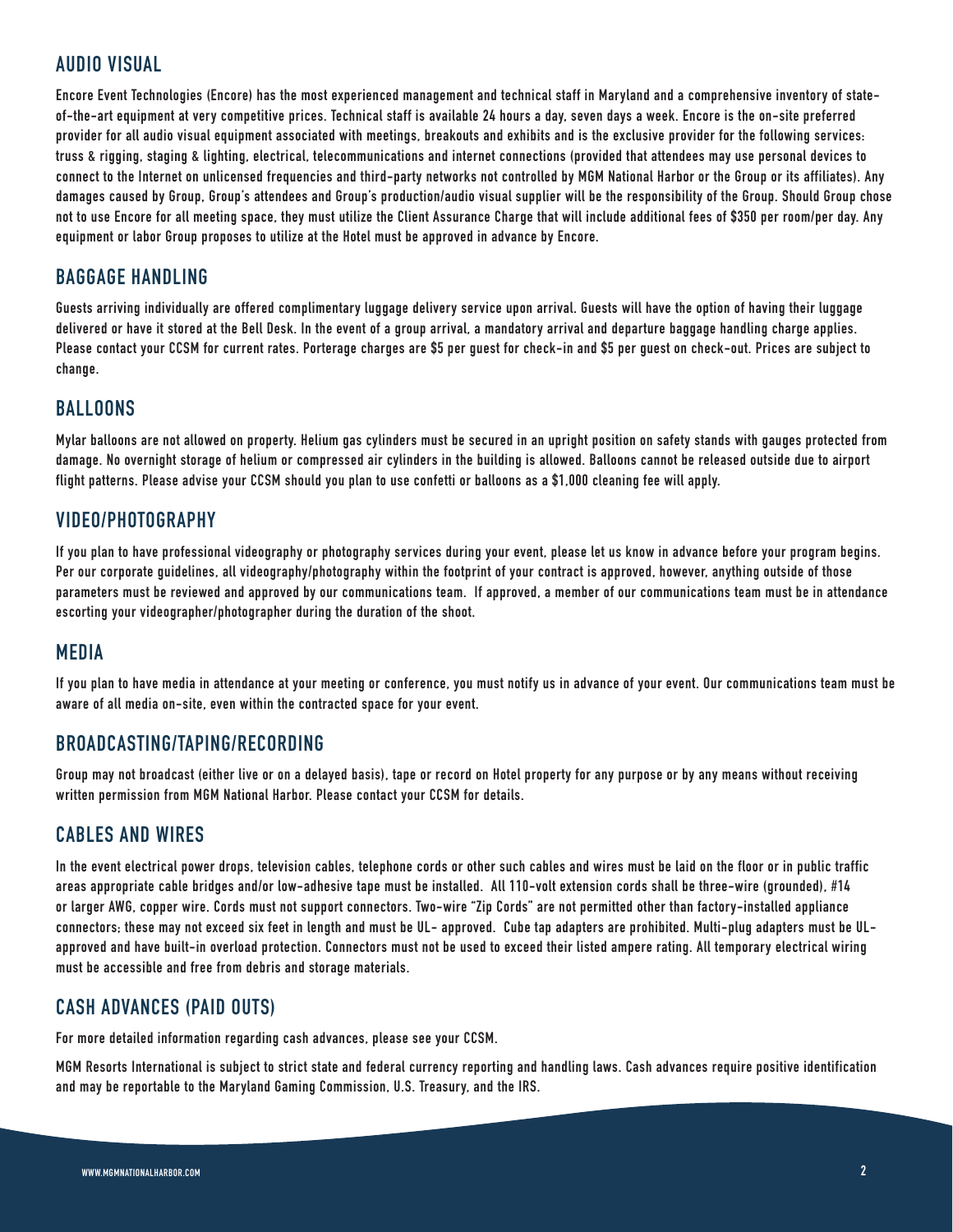## **CHECK-IN/CHECK-OUT**

**Check-in time is 3:00 p.m. and check-out is 11:00 a.m. If rooms are requested prior to check-in time they will be accommodated based on availability. Departure dates will be confirmed upon check-in. Should a guest depart before their scheduled and confirmed departure date, room/tax for those additional nights will be charged.** 

## **CREDIT APPLICATIONS**

**Direct billing privileges may be established for those accounts incurring \$10,000.00 or more in charges and if a credit application is submitted to the Finance Department no later than 90 days prior to arrival.** 

**Your CCSM will draft an estimated charges worksheet for you. Once complete, the Finance Department will work with you for all required deposits as outlined in the contract.**

# **DAMAGE TO PROPERTY**

**Group shall be liable for any damage, normal wear and tear excluded, to the Function Space or any other real or personal property of MGM National Harbor, caused by the act or omission of Group, its agents, directors, shareholders, employees, members, attendees, contractors, volunteers or performers. Group will not, and shall not permit others to, drive nails, tacks, hooks, screws or other items into any part of the Function Space, Hotel equipment or property. Group shall return the Function Space to MGM National Harbor in as good of condition and repair as the same shall have been found when licensed for Group's use.**

**Nothing is to be placed against or leaned against any wall in the Function Space. All crates, exhibit panels and pallets must be kept a minimum of five feet away from the walls at all times. Nothing is to be attached to the moveable wall tracks and/or air walls. Group will be charged by Hotel for any damages incurred by their vendors, exhibitors or exposition company.**

**Group shall, at all times, conduct its activities in a safe and careful manner, with full regard to public safety, and will observe and abide by all applicable laws (including the Americans with Disabilities Act), ordinances, rules, regulations and requests by duly authorized governmental agencies having jurisdiction, as well as those of the Board of Fire Underwriters or any similar body of MGM National Harbor.**

#### **DRONES**

**Please be advised that drones are not allowed to be operated anywhere on MGM National Harbor property. This policy also applies to any unmanned vehicles.**

## **EMERGENCY EQUIPMENT**

**MGM National Harbor is equipped with alarm and sprinkler systems. Fire extinguishers, AEDs and other emergency equipment are strategically located in all areas of the building. MGM National Harbor Security Office monitors all building emergency systems throughout the facility. It is imperative that all fire hose cabinets, strobes and fire extinguishers be kept clear, accessible and free of obstructions at all times. The fire hose cabinets, strobes and fire extinguishers are permanent fixtures of the facility and cannot be moved.**

# **EXHIBITS**

**Six-foot tabletop displays including two chairs and wastebasket are provided at a daily rate of \$45 per display. MGM National Harbor provides phone lines, signage, AV equipment, etc. at an additional charge.**

**Thirty days prior to a show, the CCSM will contact your exposition company to review and confirm the move-in and move-out times and dates. Movein/move-out times are between 6:00 a.m. and midnight. Any exceptions to this timeframe must be approved by the CCSM. Please note that move-in/ move-out times for Hotel will be predicated upon other business in Hotel. PLEASE NOTE THAT LOADING DOCK MAY BE CLOSED AT ANY GIVEN TIME FOR DURATION OF UP TO TWO HOURS WITHOUT NOTICE.** 

**A security officer will be assigned to monitor large equipment move in and move out of our facility. The Security Department will monitor such areas as the loading dock, service corridors and the actual function space for the event.**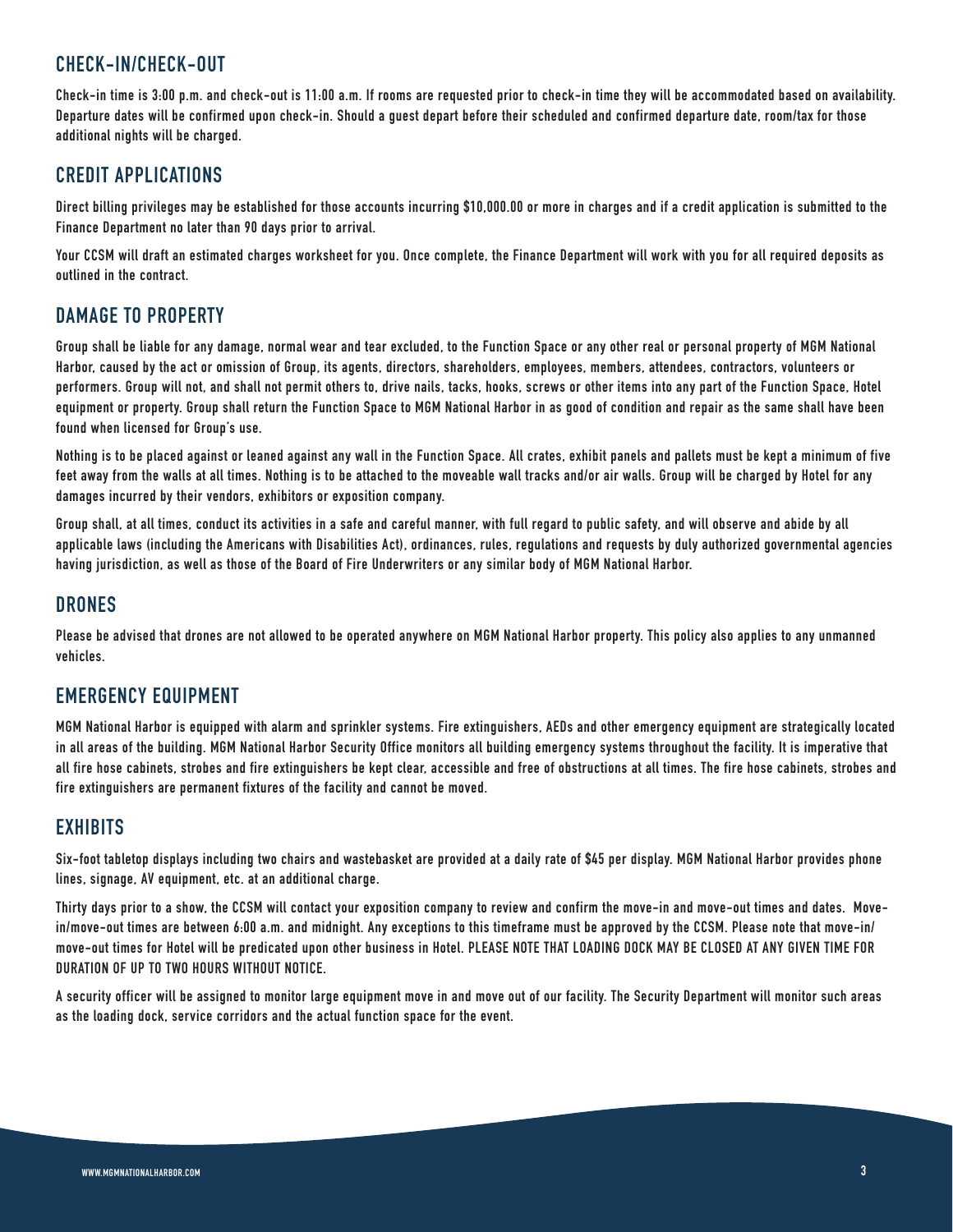**Prior to exhibit move in, a representative of Group, your exposition company and security will walk the area for an official inspection. At this time, cleanliness and state of repair will be noted and any cleaning or repairs needed will be scheduled. This is for all areas Group will be utilizing, e.g., parking lot, driveways, loading dock, service hallways, foyers, exhibit area (including apron of permanent stage), etc. At the conclusion of show move-out, a representative from Group, your exposition company and security will walk the areas of Hotel, both inside and out, for a final inspection. Mutually agreed upon damages caused by Group or their exposition company will be recorded and submitted to the CCSM, who will coordinate the repairs with the Engineering Department. All labor and materials will be billed to Group. Group will be responsible for leaving all areas of Hotel in the same condition, less normal wear and tear, that they were in prior to move in. Group's exposition company is required to cover the doorway entries with carpet and any other approved coverings deemed appropriate by the Conference Services Department.** 

# **EXHIBITS (CONTINUED)**

**Carpet protection (Visqueen) must be in place prior to the delivery of freight, prior to construction of any display and prior to the use of any motorized devices. Two-way carpet tape is not permitted. Only a low-adhesive tape is permitted on ballroom carpets. During exhibit shows, Hotel will only be responsible for areas where Hotel has provided food and beverage.** 

**At no time during the show will the Group be allowed to store freight and/or equipment, either their own or that of the exhibiting company, in any public area, service area or the back dock of Hotel. This includes the outside perimeter of Hotel as well as the parking lot. No commercial vehicles may be parked overnight in the Conference load-in area. With approval from the CCSM, the Group may store minimal equipment necessary to open the exhibit hall in a timely fashion, i.e., table skirts, wastebaskets, easels, etc. All freight, equipment and trailers must be taken off property for the duration of the show. MGM National Harbor is a non-smoking facility and it is the responsibility of the exposition company to enforce this policy with their personnel and vendors.** 

**Group's exposition company will provide an adequate number of trash receptacles throughout the exhibit area during move-in and move-out. Group's exposition company must contain their employee/labor forces to the loading dock and exhibit areas. Back-of-the-house restrooms should also be utilized. These employees are not permitted to use public restrooms or other public facilities or Hotel staff dining room. Hotel will set up a water station during setup and tear down times.**

# **FIRE REGULATIONS**

**All required fire exits may not be blocked or used for moving exhibit material in or out or used as storage areas. All exits must be kept clean and unobstructed. Aisles and exits as designated on approved show plans shall be kept clean, clear and free of obstructions. Booth construction shall be substantial and fixed in position in specified areas for the duration of the show. Easels, signs, etc., shall not be placed beyond booth areas into the aisles. All decorations, drapes, signs, banners, acoustical materials, hay, straw, moss, split bamboo, plastic cloth and similar decorative materials shall be flame retardant to the satisfaction of the Prince George's County Fire Marshal. Canvas, cloth, cardboard, leaves or similar combustible materials shall be completely flame retardant. Oilcloth, tarpaper, sisal paper, ghee, l nylon, Orlon and certain other plastic materials cannot be made flame retardant and their use is prohibited. ALL MATERIAL MUST BE ACCOMPANIED BY AN OFFICIAL FLAME RETARDANT CERTIFICATE AND PROVIDED TO THE CONFERENCE SERVICES MANAGER PRIOR TO MOVE IN. If substitutions of original materials must be made, such labor and materials required to bring the work up to code standard shall be provided by Group at no additional expense to Hotel. In the event Group is unable to comply with these requirements, said Conference shall be canceled by Hotel without liability to Hotel. During setup and move out of trade shows, Hotel requires establishment and maintenance of designated "No Freight" aisles. These aisles must be clear at all times. Fire extinguishers may be blocked only if approved by the Fire Marshal and temporary extinguishers are supplied in the same area and are clearly visible. All internal combustion enginedriven vehicles or equipment displayed in the hall must have fuel filler caps locked or taped, batteries disconnected and fuel tanks almost empty. A nonflammable drop cloth must be placed under the engine. Compressed gas cylinders are prohibited unless approved by the Fire Marshal; if approved, cylinders must be secured in an upright position. All packing containers, wrapping materials and display materials must be removed from behind booths and placed in storage; all empty cartons must be removed for storage or they will be removed as trash. Floor plans are final once approved by the Fire Department. No additional equipment, tables or décor may be added; however, the Fire Department will allow deletion of equipment, tables and décor from the final floor plan. Regulations of the Prince George's County Fire Department, Fire Prevention Bureau must be observed in their entirety.**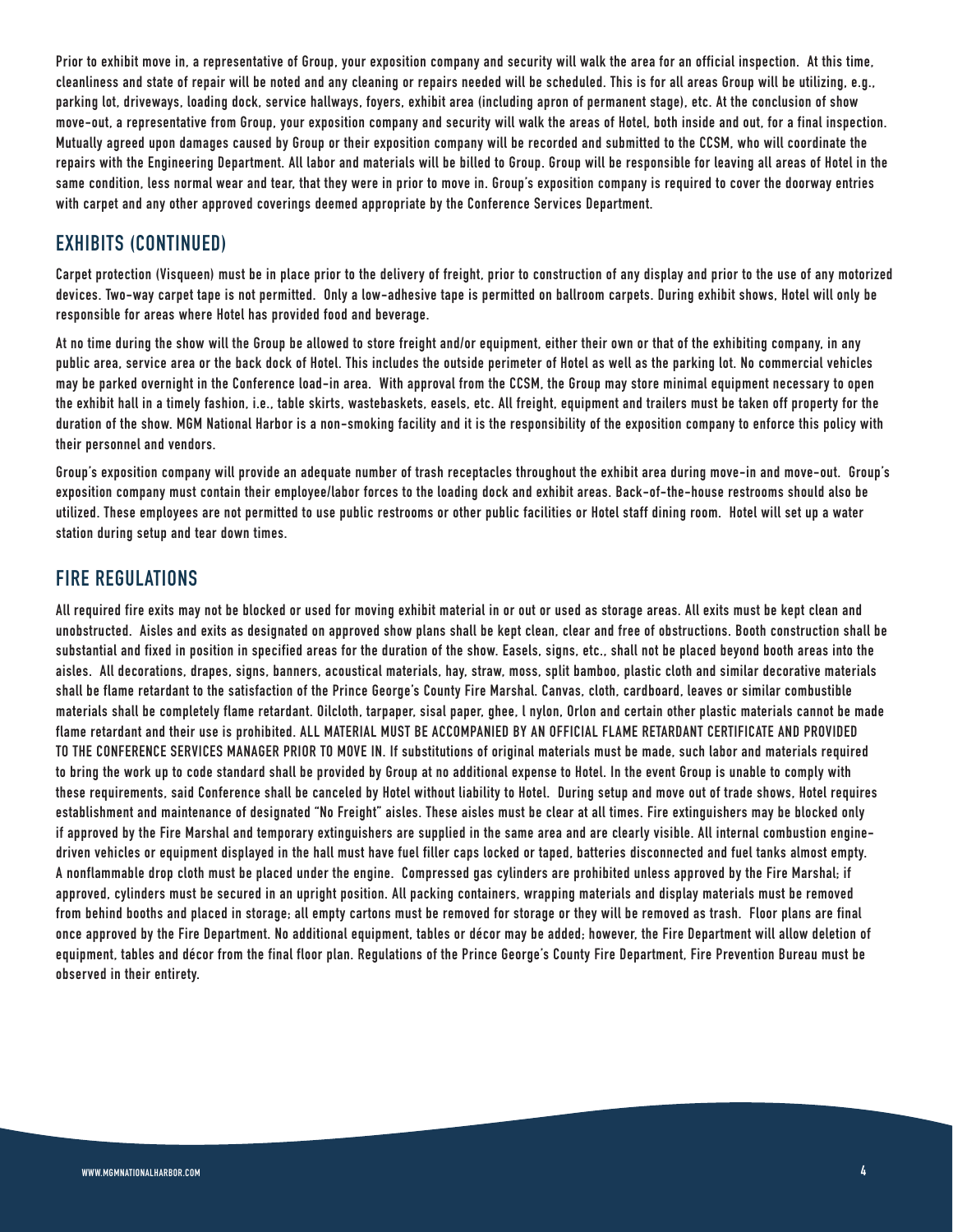# **FOOD AND BEVERAGE**

**To ensure compliance with County Board of Health food handling regulations, all food must be consumed on Hotel premises at the contracted time, except for "to-go" boxed meals, arranged in advance. Hotel is the sole provider of all food served in the Function Space. No food will be permitted to be brought into the Function Space by guest or attendees. In compliance with Maryland Liquor Laws, Hotel is the only authorized licensee able to sell and serve liquor, beer and wine in the banquet facilities. Hotel reserves the right to refuse service to any person who visibly appears to be intoxicated. No one under 21 years of age will be served alcoholic beverages. Hotel reserves the right to inspect the identification of any person attending events in the Function Space.**

# **GROUP ENTERTAINMENT**

**Group acknowledges that MGM National Harbor has a reputation for offering high-quality entertainment and services to the public, is a publicly held company, is subject to regulation and licensing and desires to maintain its reputation and receive positive publicity concerning Group's functions. Consequently, prior to contracting with any entertainer or production company to provide entertainment at its function(s), Group shall obtain MGM National Harbor written consent for the entertainment, which consent shall not unreasonably be withheld. In contracting for entertainment, Group agrees that any such entertainment will comply with MGM National Harbor normal policy regarding risqué or questionable material and that no disparaging remarks toward gaming, MGM National Harbor, its directors, officer or employees or those of any affiliate of MGM National Harbor shall be made.**

# **GUARANTEES**

**Guaranteed numbers of attendees for all functions must be received at least three business days prior to the function (four business days for weekend functions and holidays). Group will be charged the guaranteed number of attendees or the actual number of attendees served, whichever is greater. For groups with assigned seating, the final diagram must be submitted with your guarantee count. In addition, Hotel will not seat more than 3% above your guaranteed number of attendees, not to exceed 50 people. If a guarantee count is not received, the number of guests indicated on the Banquet Event Order will be the guaranteed attendance. Reception stations are charged on the total number of guests guaranteed.**

#### **INSURANCE**

**A copy of your certificate of insurance (COI) is due to MGM National Harbor, 30 days prior to your event. The certificate must list all days of your license of the facility, and include the following coverage:**

- **• Worker's Compensation insurance in accordance with Maryland Law covering your employees**
- **• Employer's Liability**
- **• Commercial General Liability**
- **• Comprehensive Auto Liability**

**Please consult your contract for the amount of coverage required for each of the above.**

**All issuing insurance companies must have authorization to do business in the State of Maryland. This certificate of insurance must state MGM National Harbor, LLC, its parent company, subsidiaries and affiliates are named as additional insured. The certificate is unacceptable if all of these entities are not named.**

**Your exhibitor contract must indicate that vendors, exhibitors and your company/association shall indemnify and hold harmless MGM National Harbor from all liability (damage or accident) which might ensue from any cause resulting from or connected with transportation, placing, removal or display of exhibits. See the Indemnification paragraph in your Hotel Contract and/or as outlined in the License Agreement. NOTE: This policy applies to your organization and to any subcontractors you may utilize to provide services during your meeting/conference.**

## **LOST OR STOLEN PROPERTY**

**MGM National Harbor shall not be responsible for losses by Group, its agents, directors, shareholders, employees, members, attendees, contractors, volunteers, performers or any other party due to theft of, damage to or disappearance of equipment or other personal property, it being specifically**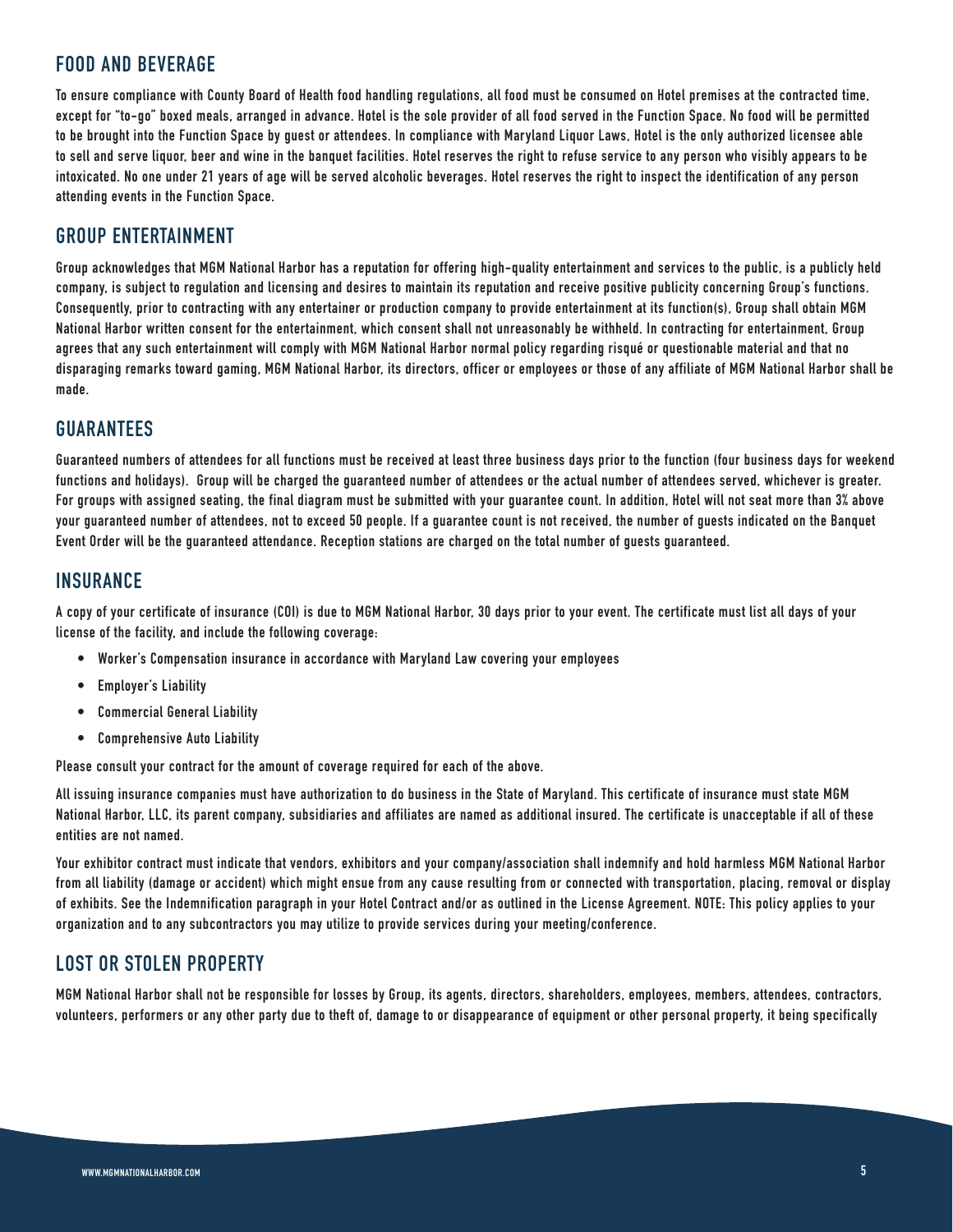**acknowledged that such equipment and property is not under the care, custody or control of MGM National Harbor.**

# **MEETING ROOM GUIDELINES**

**Fastening or affixing objects to ceilings, painted surfaces, podiums, columns, fabric moveable walls or decorative walls will only be allowed under certain circumstances, and must be approved by CCSM. Only approved adhesive products can be used. No nails or tape will be allowed on any surface. Carpet protection (Visqueen) must be in place prior to the delivery of freight, prior to construction of any display and prior to the use of any motorized devices.**

**No plants or furniture may be moved or relocated from the hallways or meeting rooms unless prior arrangements have been made with your CCSM. A removal fee will be assessed for all relocations.**

**The standard meeting room amenities include candies, note pads and pens at a water station. Additional amenities are available upon request at a reasonable charge.**

**Specific room assignments may be changed as needed. Sufficient space will be made available to accommodate meeting/function/exhibit requirements. MGM National Harbor reserves the right to maximize space usage for all function space.**

**Meeting rooms which contain air walls cannot be secured. MGM National Harbor is not responsible for security in areas you have contracted and bears no responsibility for equipment left in the meeting rooms. Security is recommended in any rooms where you may be planning to leave valuable equipment, i.e., meeting rooms or display areas in public foyer space, and it is required for all trade shows. Security can be contracted to provide coverage. Please contact your CCSM for current rates.**

**MGM National Harbor is LEED Gold-certified and a linen-less property. Hotel maintains a standard inventory of equipment such as, but not limited to, banquet chairs, tables, risers, podiums, easels, and dance floor. This inventory is shared by all groups in the facility and will not be dedicated to any one group. Should your equipment requirements be greater than what can be provided, rental costs may be your responsibility.**

**Please check with your CCSM before leaving audio visual setups in meeting rooms overnight. 24-hour set up holds must be pre-arranged and, in some instances, AV set ups may have to be torn down and re-set for subsequent meetings or functions. Overnight security is recommended.**

**Hotel cleaning services are required for all areas used as exhibit space including carpeted meeting space, public foyers, registration areas and venues on property.** 

## **MARYLAND NON-SMOKING REGULATION**

**Maryland law prohibits smoking in indoor public spaces. As a result, smoking is not permitted in the meeting and Conference spaces. Additionally, smoking is not permitted in restaurants, lounges where food is served, Hotel lobbies, elevators, guestroom hallways, theaters, retail stores and other indoor public spaces.** 

# **NETWORK AND INTERNET CONNECTIONS**

**Group may not attach any hardware or software to any networking and Internet access services provided by MGM National Harbor, or allow its attendees to do so, other than hardware and software approved by the Hotel or end user equipment (such as laptops and mobile phones, but not routers or networking equipment) owned by attendees who agree to any applicable terms of use required to access the services. If the Group is permitted by the Hotel to attach a router or other wireless networking equipment to the Hotel's network, it shall not use a network identifier (i.e., a Service Set Identifier or SSID) that contains the Hotel's name without approval from MGM National Harbor, or other name to which the Hotel reasonably objects. MGM National Harbor may require Group or its attendees to remove any hardware or software from the Hotel's network or otherwise prevent hardware or software from connecting to the Hotel's network without notice and without refund.**

## **OUTDOOR/POOLSIDE EVENTS**

**Select outdoor locations are available for private events. Each area has specific rental fees, time guidelines and food and beverage minimums. Additional information can be provided upon request. Lighting is required for all outdoor evening events. Lighting costs are based on the location used, type of event being planned and safety of your guests. Hotel reserves the right to make the final decision to use indoor facilities in case of inclement weather on the day of the event and the right to make all final decisions on curfew of outdoor events.**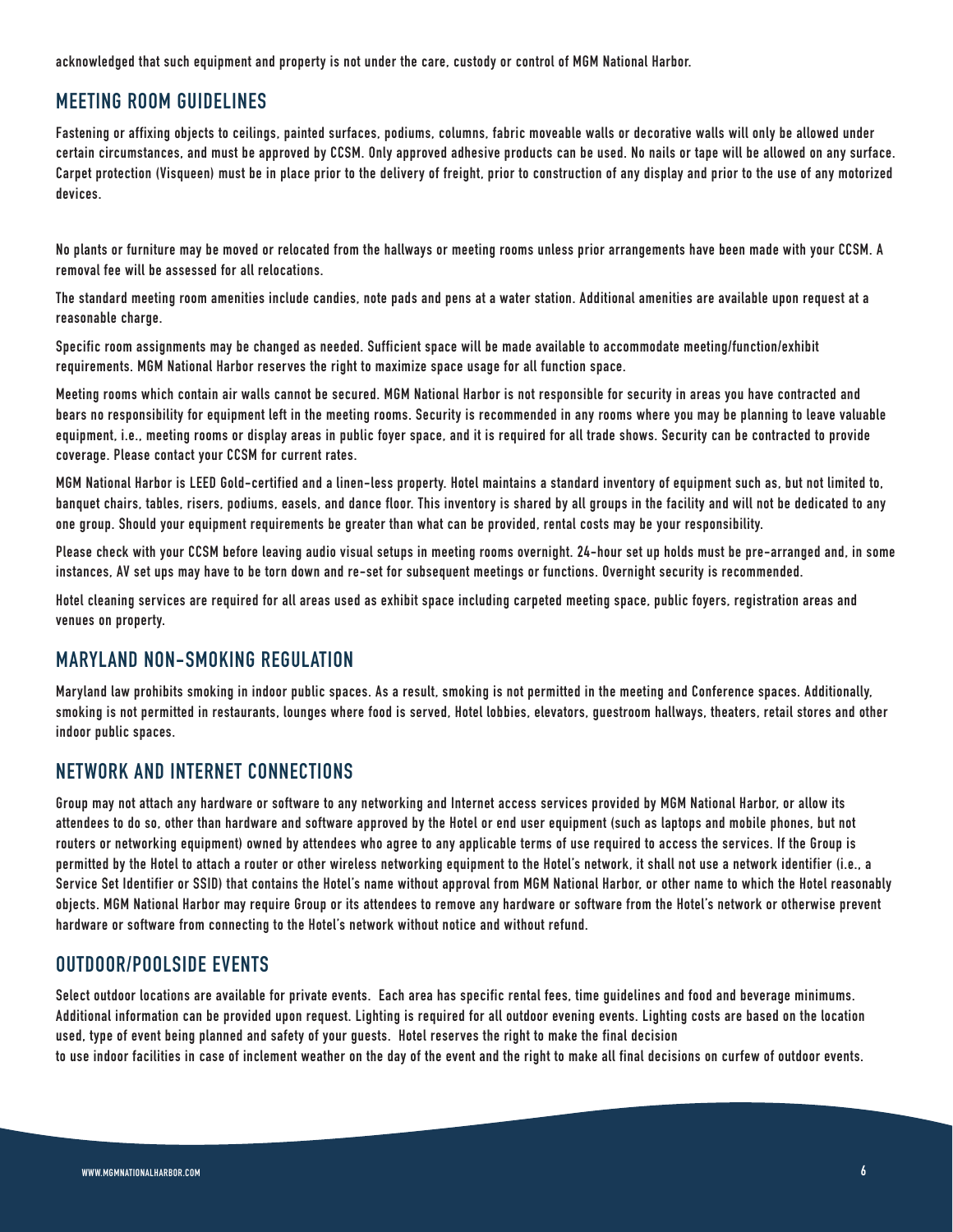## **PARKING**

**Self-parking in the guest garage is complimentary. Complimentary parking is subject to availability. Hotel valet parking is \$45 per night. The daily valet parking fee includes "in and out" privileges. Event valet parking is \$25 (up to 12 hours). Parking fees are subject to change.**

#### **PAYMENT OPTIONS**

**MGM National Harbor accepts payments by check or wire, ACH and credit card. Payments by check must be drawn on a U.S. bank payable in U.S. dollars and be received 30 days prior to the first scheduled arrival. Deposits must follow the outlined format in the Hotel and/or License Agreement. MGM Resorts International Financial Shared Services department processes all pre-show deposits and prepares the final billing invoice.** 

**You are responsible for remitting full payment of the final invoice within 30 days of receipt (Terms may vary; please consult your contract for full payment information). In the event there is a dispute, MGM National Harbor requires that full payment be sent less disputed amounts.**

# **PRINTED MATERIALS**

**Please be advised that any advertising utilizing the hotel name or logo, or any request to use Hotel stationery, must be approved prior to distribution, in writing, by MGM National Harbor.**

## **RETAIL SALES TAX**

**Maryland law states that the promoter or organizer of an event allowing any retail sales on the show floor has the responsibility to collect and remit the taxes for their respective event. This means you are responsible for these taxes.**

**If Group is tax exempt, the State of Maryland requires a copy of the following on file with MGM National Harbor:**

- **• Maryland tax-exempt sales tax permit providing the evidence of non-taxability.**
- **• U.S. Government tax-exempt sales tax permit.**

#### **ROOM DELIVERIES (NON ROOM SERVICE)**

**MGM National Harbor Front Services Department will be happy to arrange for guestroom deliveries. Items will be placed inside the room after the guest has checked in. Items may not be left outside on the floor or slipped under the door of the guestrooms. Please check with your CCSM for rates and delivery times.**

#### **SALE OF MERCHANDISE**

**Group may not utilize the Function Space or Hotel for the purpose of selling merchandise or services without the prior written approval of and under the conditions established by MGM National Harbor and Group.** 

#### **SECURITY**

**Security Officers are available to assist groups with private security needs. A minimum of two weeks' notice of your security requirements is required to ensure proper scheduling of personnel. Please note that MGM National Harbor is the preferred provider of security for meetings and events and does not permit the use of outside security companies. Contact your CCSM for current rates.**

**For the safety of all guests, any vendor, client and/or guests requiring back-of-house access are required to sign in and obtain a security badge prior to being permitted in back-of-house areas.**

#### **SHIPPING AND RECEIVING**

**Hotel has a full-service Business Services Center operated by FedEx that will handle all incoming and outgoing packages. For ease of handling, packages and boxes should not be larger than 24 square inches and should be less than 70 lbs. Boxes larger or heavier must receive prior approval**